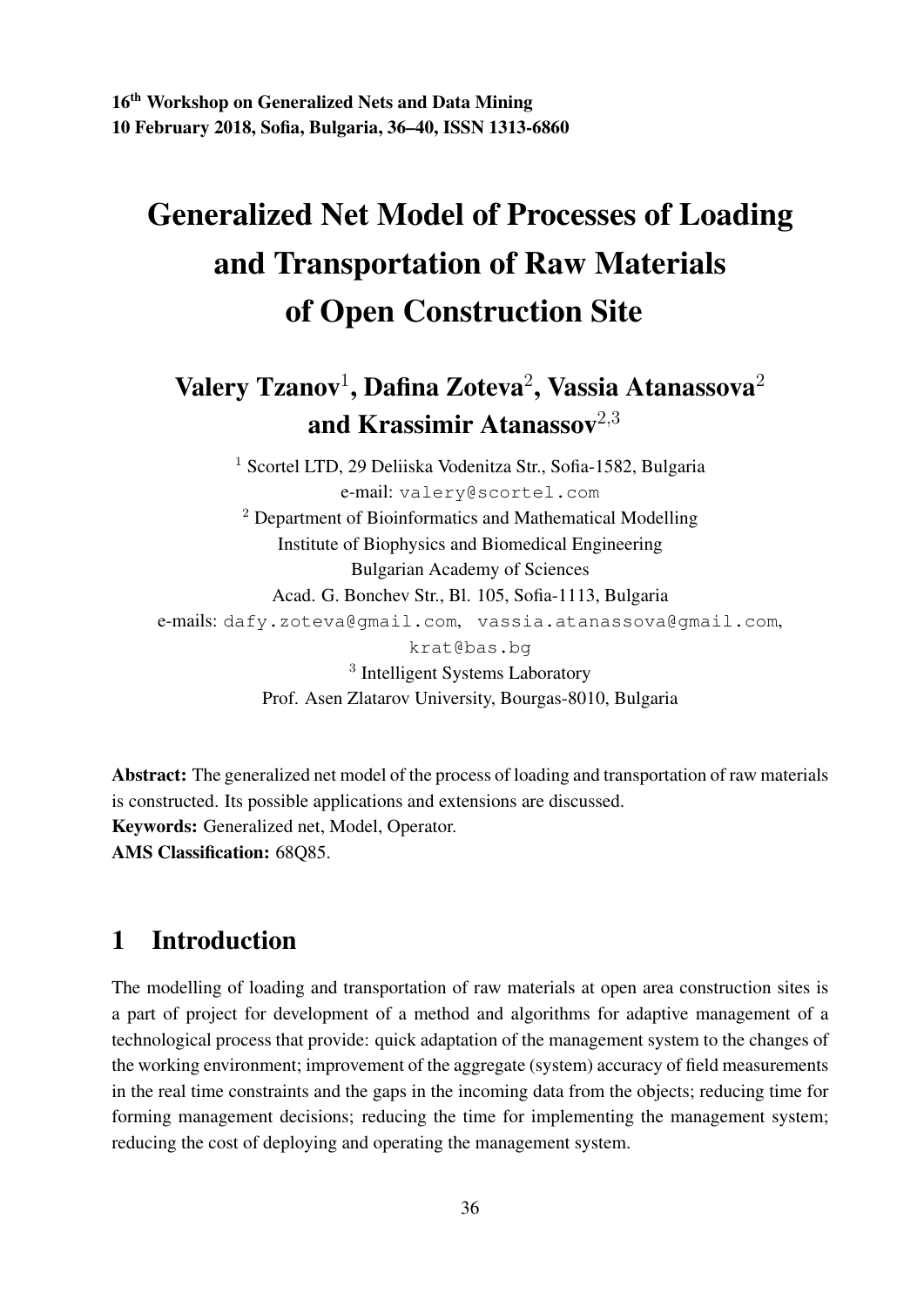The modelling of loading and transportation of raw materials at open area construction sites is a part of project 8IF-02-16/12.12.2017 "Innovative method and algorithms for adaptive open production processes automation" (National Innovation Fund of Bulgaria, Session 8, 2017). The developed method and algorithms for adaptive management of a technological process provide: quick adaptation of the management system to the changes of the working environment; improvement of the aggregate (system) accuracy of field measurements in the real time constraints and the gaps in the incoming data from the objects; reducing time for forming management decisions; reducing the time for implementing the management system; reducing the cost of deploying and operating the management system.

The Generalized Nets (GNs, see [1–3]) are a suitable tool for modelling of parallel processes. They are extensions of the ordinary Petri nets and all of their extensions and modifications. By this reason, here, they are used as a tool for modelling of the process of loading and transportation of raw materials.

The process of loading and transporting of raw materials is an essential element of the complex technological process in open industries. In the present work the dumpers are considered as the main enforcement mechanisms, but within the project are considered different types of mechanization: loaders, excavators, bulldozers, rollers, cranes and others. For their inclusion in the general formal description of the production proces, it is assumed that the extension (details and cloning) of the model discussed here will be developed, which is subject to further development. Other works, different from transportation (aggregates production, paving, etc.) also will be included in the future extensions of the model.

#### 2 A generalized net model

The GN contains 4 transitions, 13 places and 5 types of tokens (see Fig. 1).



Figure 1.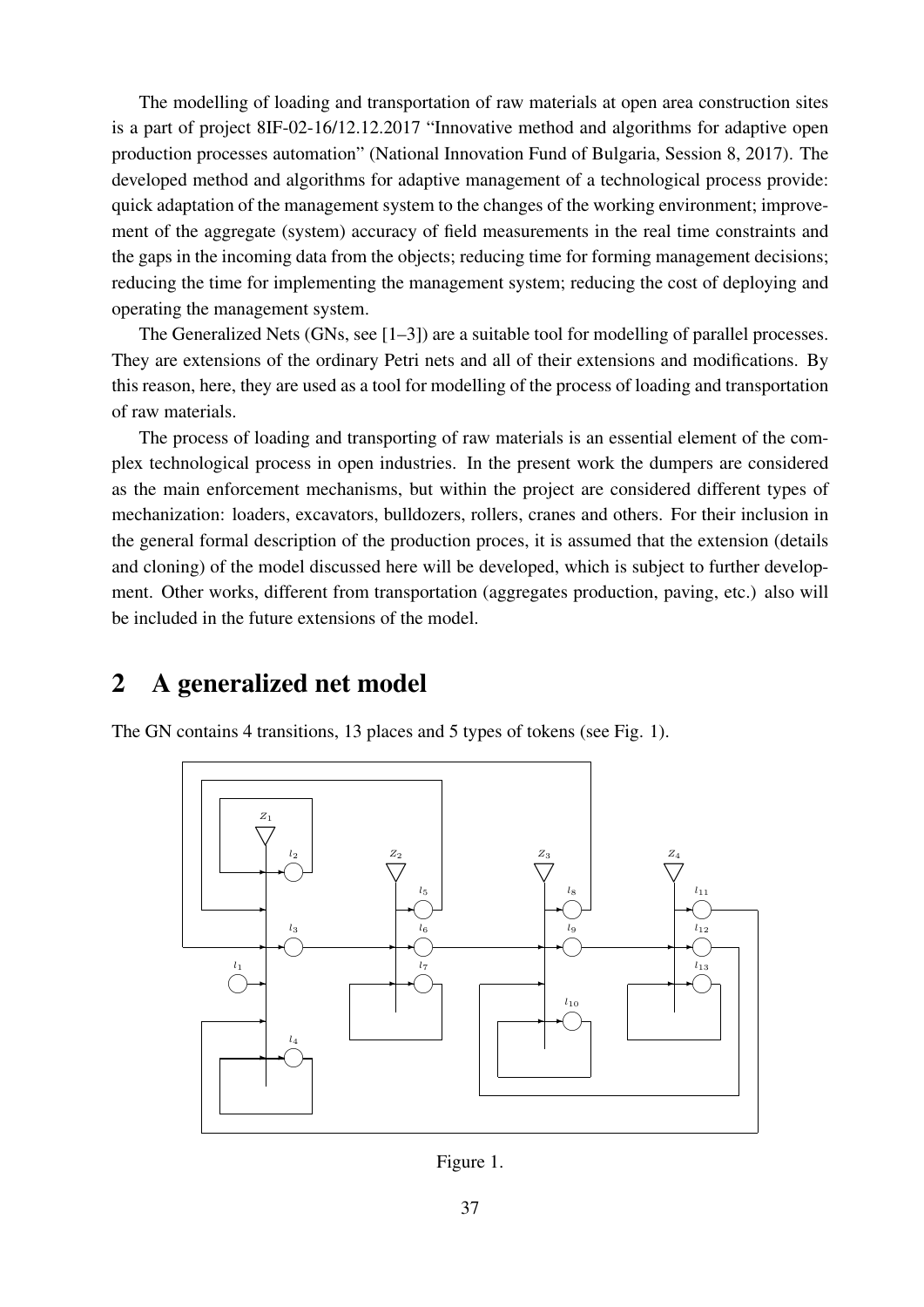Token  $\tau$  enters place  $l_1$  with the initial characteristic

"task for loading and transportation of raw materials".

Token  $\delta$  stays permanently in place  $l_2$  with the initial and current characteristic

"Database with full information about the processes of loading

and transportation of raw materials".

Token  $\lambda$  stays permanently in place  $l_4$  with the initial and current characteristic

"foremen and technical managers".

Token  $\gamma$  stays permanently in place  $l_{10}$  with the initial and current characteristics

"garage - list of the currently existing lorries".

Token  $\beta$  stays permanently in place  $l_{13}$  with the initial and current characteristic

"building site".

The GN-transitions have the following forms.

$$
Z_1 = \langle \{l_1, l_2, l_4, l_5, l_8, l_{11}\}, \{l_2, l_3, l_4\}, \frac{l_2}{l_1} \begin{matrix} l_3 & l_4 \\ false & false & true \end{matrix}
$$
\n
$$
l_2 \begin{matrix} l_1 \\ true & false & false \end{matrix}
$$
\n
$$
l_3 \begin{matrix} l_4 \\ W_{4,2} & W_{4,3} & true \end{matrix}
$$
\n
$$
l_5 \begin{matrix} true & false & false \end{matrix}
$$
\n
$$
l_8 \begin{matrix} true & false & false \end{matrix}
$$
\n
$$
l_9 \begin{matrix} true & false & false \end{matrix}
$$
\n
$$
l_{10} \begin{matrix} true & false & true \end{matrix}
$$

where

 $W_{4,2}$  = "there is new information for including in the Database (token  $\delta$ )",

 $W_{4,3}$  = "there is a resolution for the current task".

When token  $\tau$  enters the GN through place  $l_1$ , on the next time-step it enters place  $l_4$  and merges with token  $\lambda$  that obtains the characteristic

"resolution for implementation of the task (necessary resources, sites)".

On the next time-step, token  $\lambda$  splits to three tokens – the original token  $\lambda$  that continues staying in place  $l_4$ , token  $\lambda'$  that enters place  $l_2$  and marges with token  $\delta$ , and token  $\tau$  that enters place  $l_3$ . Token  $\delta$  it its new form represents an extension of the Database with the new information from the team leader, while token  $\tau$  obtains the characteristic

"production plan and schedule for realization of the current task".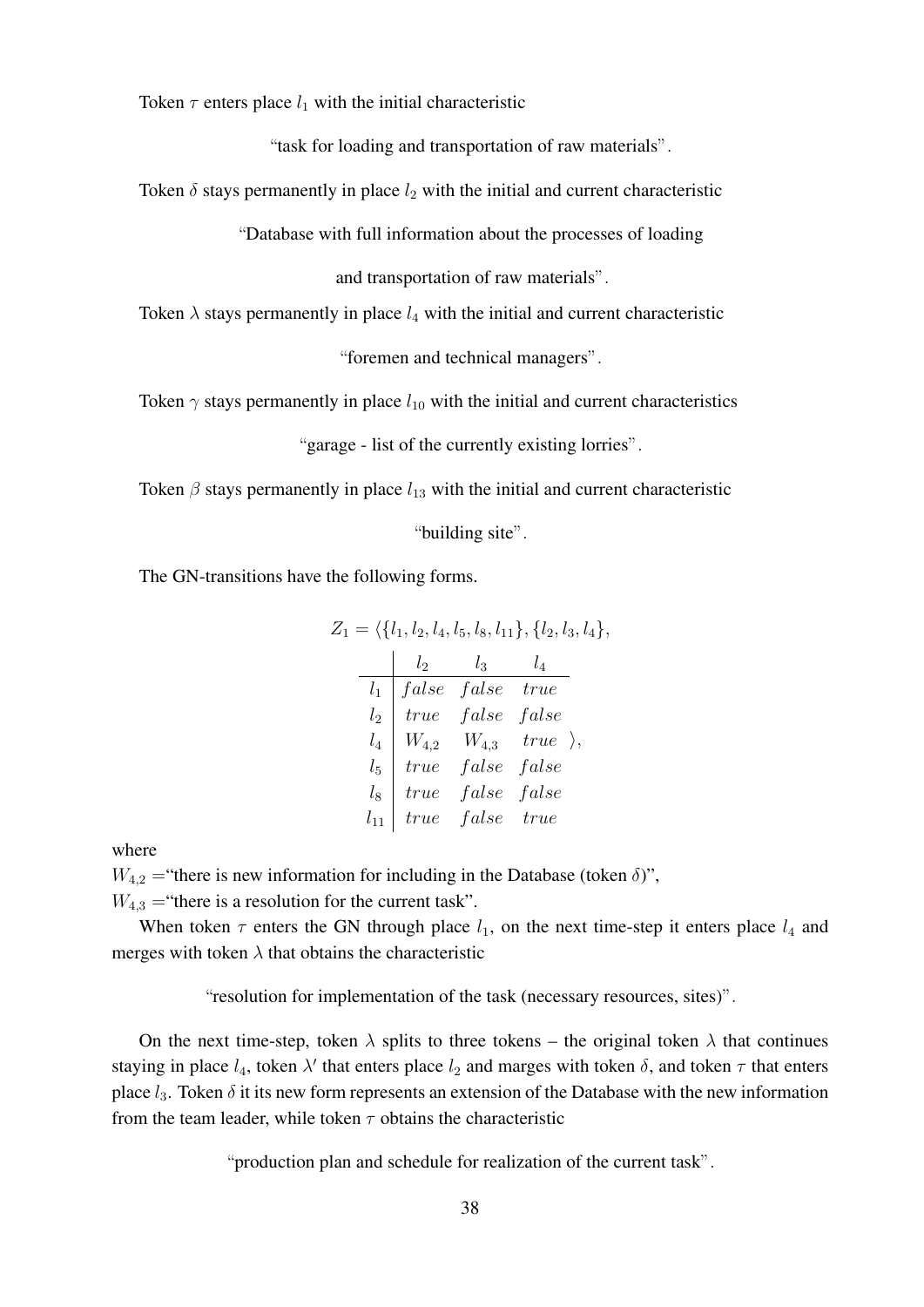Tokens  $\tau'$  (from place  $l_5$ ),  $\gamma'$  (from place  $l_8$ ) and  $\beta'$  (from place  $l_{11}$ ), enter place  $l_2$  and unite with the token  $\delta$  extending the information in the Database.

$$
Z_2 = \langle \{l_3, l_7\}, \{l_5, l_6, l_7\},
$$
  
\n
$$
\begin{array}{c|cc}\n & l_5 & l_6 & l_7 \\
\hline\nl_3 & false & false & true \\
l_7 & true & true & false\n\end{array}
$$

Token  $\tau$  from place  $l_3$  enters place  $l_7$  with the characteristic

"a process chart for implementation of the current task".

On the next time-step, it splits to two tokens – the original token  $\tau$  enters place  $l_6$  with the characteristic

"a list for the necessary lorries for realization of the current task"

and a token  $\tau'$  that enters place  $l_5$  with the same information that will enter the Database (token  $\delta$ in place  $l_2$ ).

$$
Z_3 = \langle \{l_6, l_{10}, l_{12}\}, \{l_8, l_9, l_{10}\}, \frac{l_8}{l_6} \frac{l_9}{false} \frac{l_{10}}{true} \frac{l_{10}}{l_{10}} \frac{true}{true} \rangle, \frac{l_{11}}{l_{12}} \frac{false}{false} \frac{true}{false} true
$$

where  $W_{9,10}$  = "a lorry (a number of lorries) from the garage must go the building site".

Token  $\tau$  from place  $l_6$  enters place  $l_{10}$  and merges with token  $\gamma$  with the above mentioned characteristics.

On the next time-step, token  $\gamma$  splits to three tokens – the original token  $\gamma$  that continues staying in place  $l_{10}$  with the above mentioned characteristic, token  $\mu$  with the characteristic

"list of the lorry (lorries) from the garage that must go the building site",

and token  $\gamma'$  that enters place  $l_8$  with the same information that will enter the Database (token  $\delta$ in place  $l_2$ ).

$$
Z_4 = \langle \{l_9, l_{13}\}, \{l_{11}, l_{12}, l_{13}\},\
$$
  
\n
$$
l_{11} \t l_{12} \t l_{13}
$$
  
\n
$$
l_9 \t false \t false \t true \rangle,
$$
  
\n
$$
l_{13} \t true \t W_{13,12} \t true
$$

where

 $W_{13,12}$  = "the lorry (lorries) has/have finished its (their) activities and must return to the garage".

Token  $\mu$  from place  $l_9$  enters place  $l_{13}$  and merges with token  $\beta$  with the above mentioned characteristic.